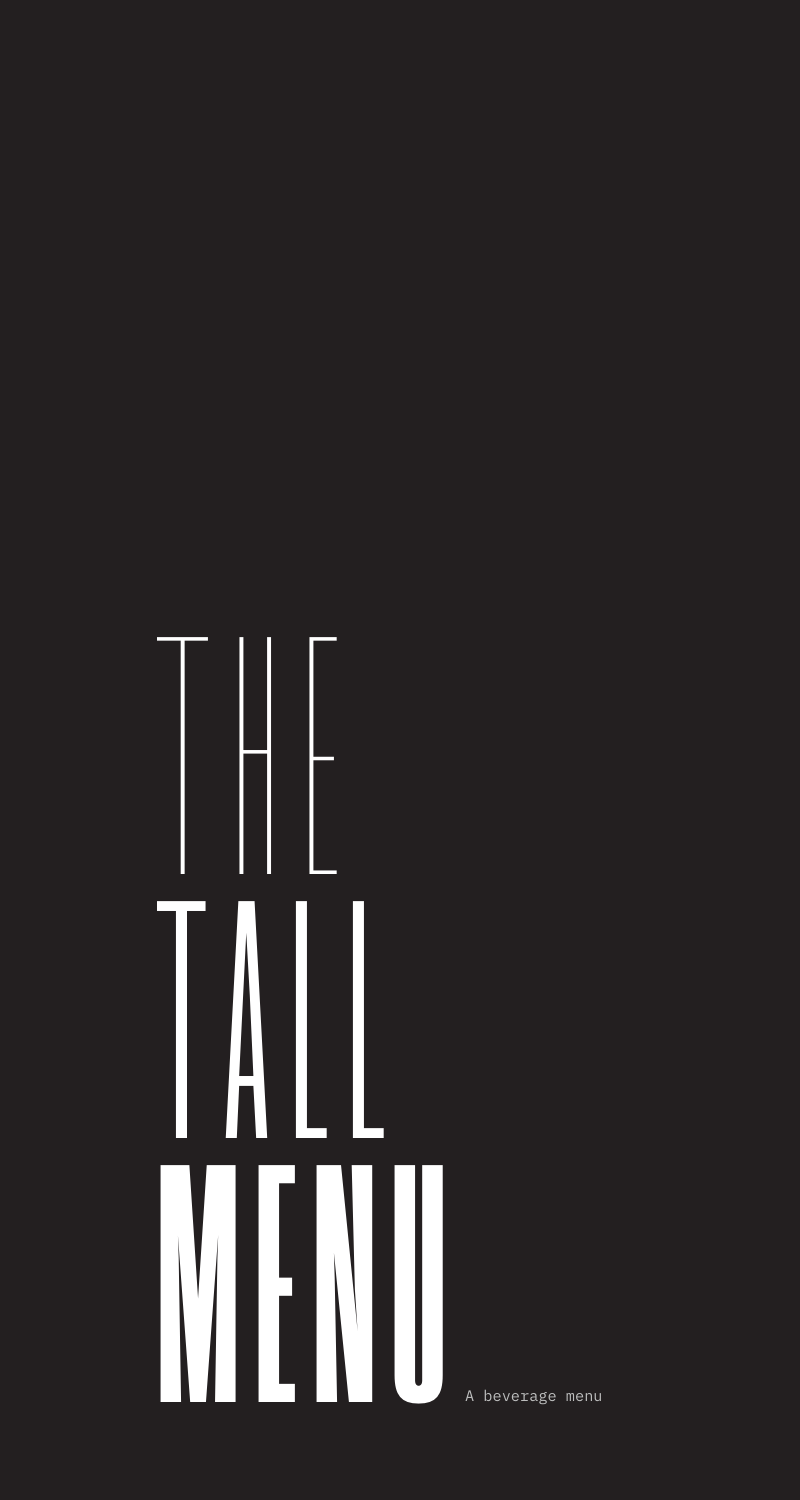| .                                   | SPARKLING WINE                                                           |            |
|-------------------------------------|--------------------------------------------------------------------------|------------|
| <b>BRUT</b>                         | Ti Amo Prosecco, Italy<br>Sula Vineyards, India                          | 950<br>600 |
| .                                   | WHITE WINE                                                               |            |
| <b>CHARDONNAY</b>                   | Blackstone, California<br>Jacob's Creek, Australia                       | 750<br>650 |
|                                     | SAUVIGNON BLANC Terravin, New Zealand<br>Sula Vineyards, India           | 750<br>550 |
| <b>CHENIN BLANC</b>                 | Lutzville, South Africa<br>Sula Vineyards, India                         | 550<br>550 |
| <b>RIESLING</b>                     | Hardy's, Australia                                                       | 650        |
| <b>VIOGNIER</b>                     | Charosa Vineyards, India                                                 | 550        |
|                                     |                                                                          |            |
| .                                   | <b>RED WINE</b>                                                          |            |
| <b>CABERNET</b><br><b>SAUVIGNON</b> | Lutzville, South Africa                                                  | 600        |
| <b>MERLOT</b>                       | Blackstone, California<br>Sula Satori, India                             | 850<br>550 |
| <b>PINOT NOIR</b>                   | Terravin, New Zealand<br>Cono Sur, Chile                                 | 900<br>800 |
| <b>PINOTAGE</b>                     | Niel Joubert, South Africa                                               |            |
| <b>TEMPRANILLO</b>                  | Charosa Vineyards Reserve, India                                         | 700<br>900 |
|                                     | <b>CABERNET SHIRAZ</b> Jacob's Creek, Australia<br>Sula Vineyards, India | 600<br>550 |

| <b>ZINFANDEL</b> |  | Sula Vineyards, India |  |
|------------------|--|-----------------------|--|
|------------------|--|-----------------------|--|

550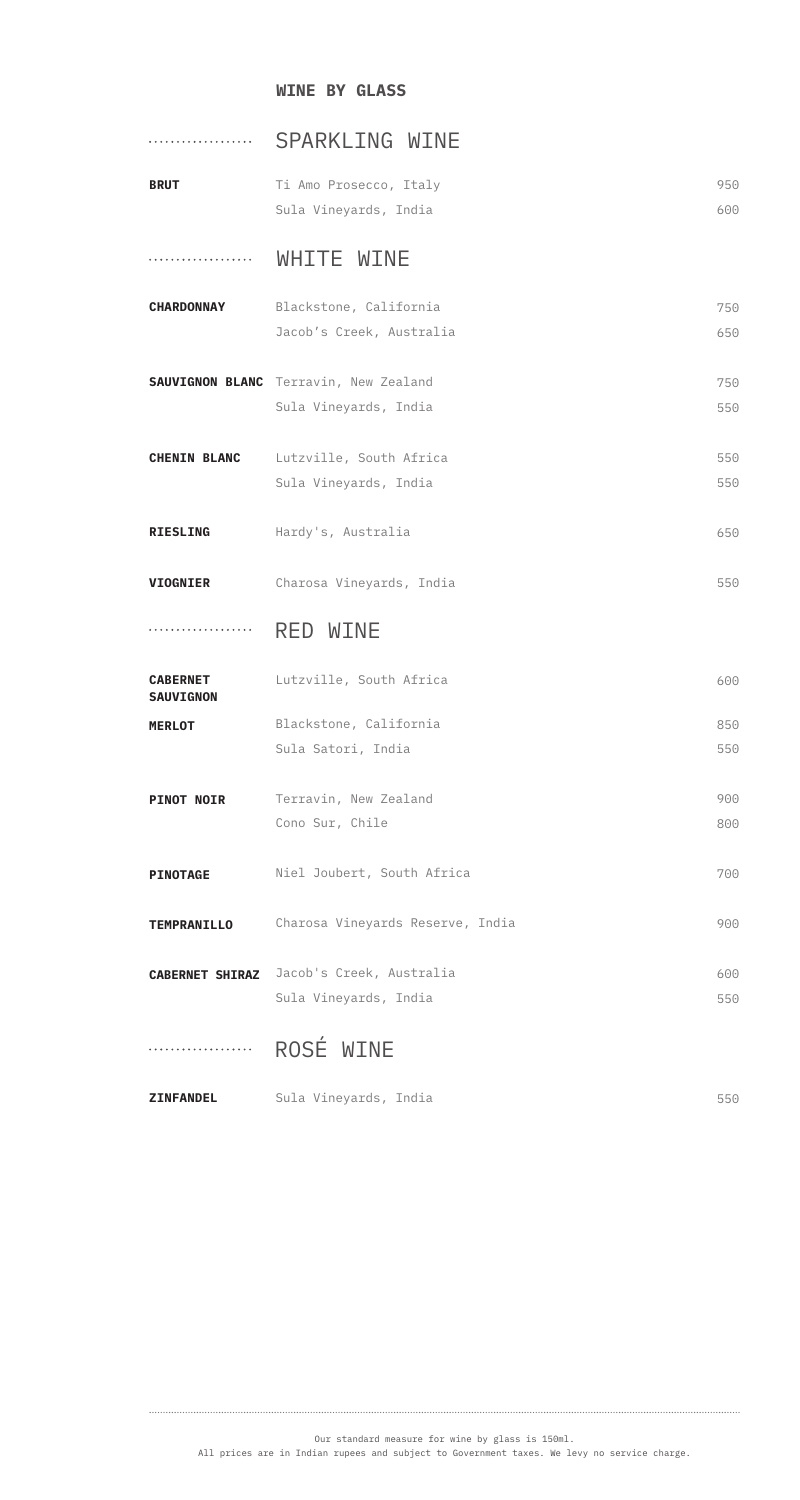## **WINE BY BOTTLE**

## .................. CHAMPAGNE AND SPARKLING WINE

| <b>VINTAGE BRUT</b> | Moet & Chandon 'Dom Perignon', France                               | 27500 |
|---------------------|---------------------------------------------------------------------|-------|
| <b>BRUT</b>         | Moet & Chandon Brut Imperial, France                                | 10500 |
|                     | GH Mumm, France                                                     | 10500 |
|                     | Ti Amo Prosecco, Italy                                              | 4500  |
|                     | Chandon, India                                                      | 3950  |
|                     | Sula Vineyards, India                                               | 3750  |
| <b>ROSE</b>         | Moet & Chandon Brut Imperial, France                                | 13950 |
|                     | Yellow Tail, Australia                                              | 4250  |
|                     | Chandon Brut, India                                                 | 3950  |
| .                   | WHTTE WINE                                                          |       |
| <b>CHARDONNAY</b>   | Blackstone, California                                              | 3500  |
|                     | Tarapaca Piritas, Chile                                             | 3000  |
|                     | Jacob's Creek, Australia                                            | 3000  |
|                     | Golden Mile, Australia                                              | 2750  |
|                     | Yellow Tail Casella Estate, Australia                               | 2750  |
|                     | Fratelli Vineyards, India                                           | 2500  |
|                     | <b>SAUVIGNON BLANC</b> Robert Mondavi Private Selection, California | 8500  |
|                     | Terravin, New Zealand                                               | 3500  |
|                     | Sula Vineyards, India                                               | 2500  |
|                     | Charosa Vineyards, India                                            | 2250  |
| <b>CHENIN BLANC</b> | Lutzville, South Africa                                             | 2500  |
|                     | Sula Vineyards, India                                               | 2500  |
|                     | Four Seasons, India                                                 | 2500  |
|                     | Kandara Vineyards, India                                            | 2250  |
| <b>REISLING</b>     | Hardy's, Australia                                                  | 3000  |
| <b>SOAVE</b>        | Bertani, Italy                                                      | 4000  |
| <b>PINOT BLANC</b>  | Domaines Schlumberger Les Princes Abbes, France                     | 3250  |
| <b>VIOGNIER</b>     | Charosa Vineyards, India                                            | 3000  |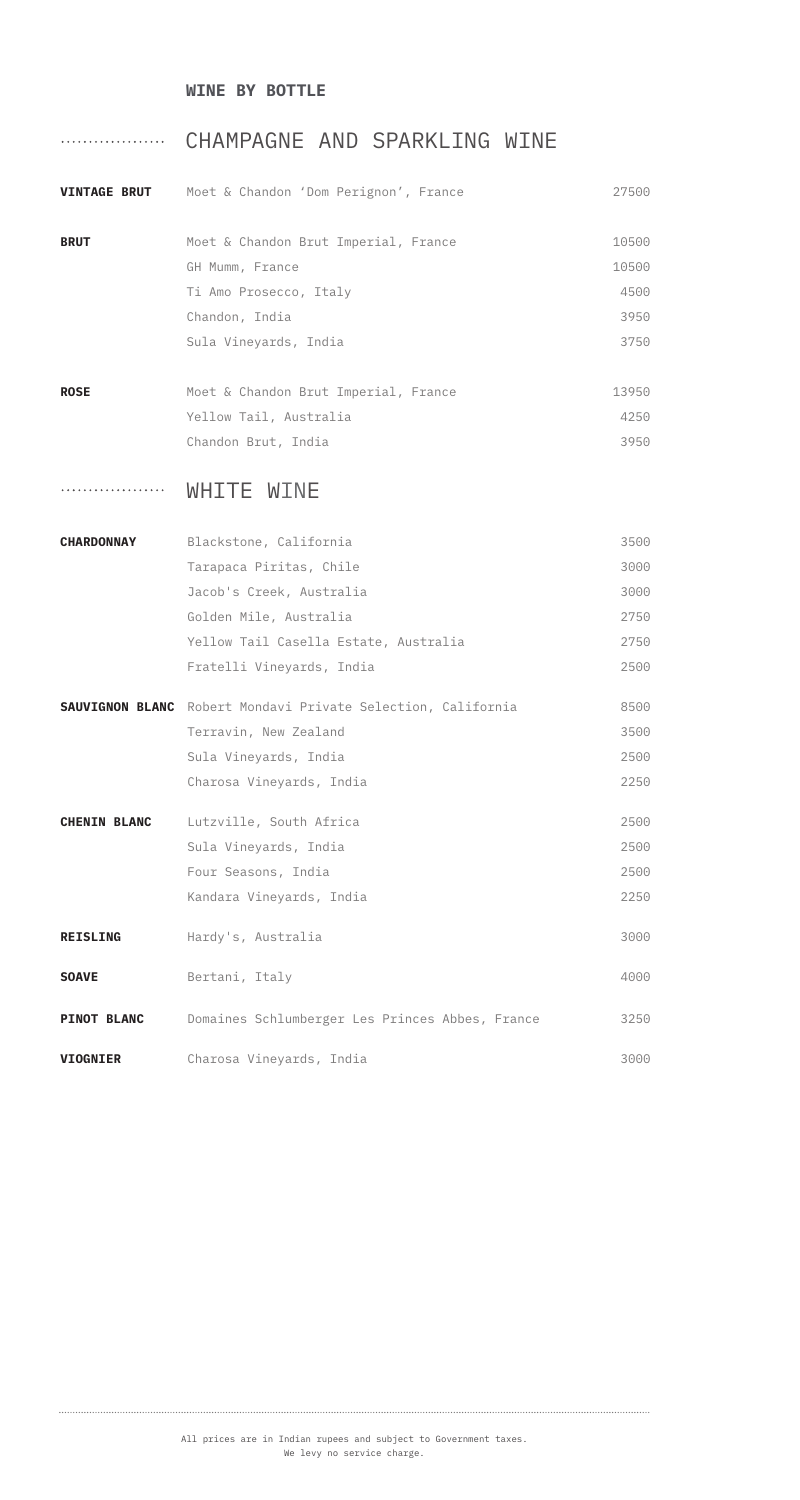|                           | <b>RED WINE</b>                                                                                                     |                              |
|---------------------------|---------------------------------------------------------------------------------------------------------------------|------------------------------|
| <b>CABERNET SAUVIGNON</b> | Domaines Barons De Rothschild Lafite, Chile<br>Lutzville, South Africa                                              | 3500<br>2750                 |
| <b>MERLOT</b>             | Blackstone, California<br>Cono Sur Tocornal, Chile<br>Sula Satori, India                                            | 4000<br>3000<br>2500         |
| <b>PINOT NOIR</b>         | Robert Mondavi, California<br>Terravin, New Zealand<br>Cono Sur, Chile<br>Villa Maria Cellar Selection, New Zealand | 8500<br>4250<br>3750<br>2750 |
| <b>PINOTAGE</b>           | Niel Joubert, South Africa                                                                                          | 3250                         |
| <b>GAMAY</b>              | Joseph Drouhin Beaujolais Village, France                                                                           | 3500                         |
| <b>TEMPRANILLO</b>        | Charosa Vineyards Reserve, India                                                                                    | 4500                         |
| <b>CORVINA</b>            | Valpolicella, Italy                                                                                                 | 3500                         |
| <b>BARBERA</b>            | Gavi DOCG Ricossa, Italy                                                                                            | 4500                         |
| <b>SANGIOVESE</b>         | Fratelli Vineyards, India                                                                                           | 3000                         |

#### REGIONAL BLENDS . . . . . . . . . . . . . . . . . . .

| <b>CABERNET SHIRAZ</b>                 | Jacob's Creek, Australia               | 2750 |
|----------------------------------------|----------------------------------------|------|
|                                        | Golden Mile, Australia                 | 2750 |
|                                        | Sula Vineyards, India                  | 2500 |
|                                        | Grover Vineyards, India                | 2500 |
|                                        | Charosa Vineyards, India               | 2250 |
|                                        |                                        |      |
| <b>CABERNET MERLOT</b>                 | Chateau De Parenchere Bordeaux, France | 3500 |
|                                        | Hardy's, Australia                     | 3500 |
| <b>CABERNET</b><br><b>FRANC SHIRAZ</b> | Fratelli Vineyards, India              | 2750 |

#### ROSÉ WINE . . . . . . . . . . . . . . . . . . .

| <b>GRENACHE</b><br><b>CINSAULT</b> | Tavel Guigal, France  | 7250 |
|------------------------------------|-----------------------|------|
| <b>ZINFANDEL</b>                   | Sula Vineyards, India | 2500 |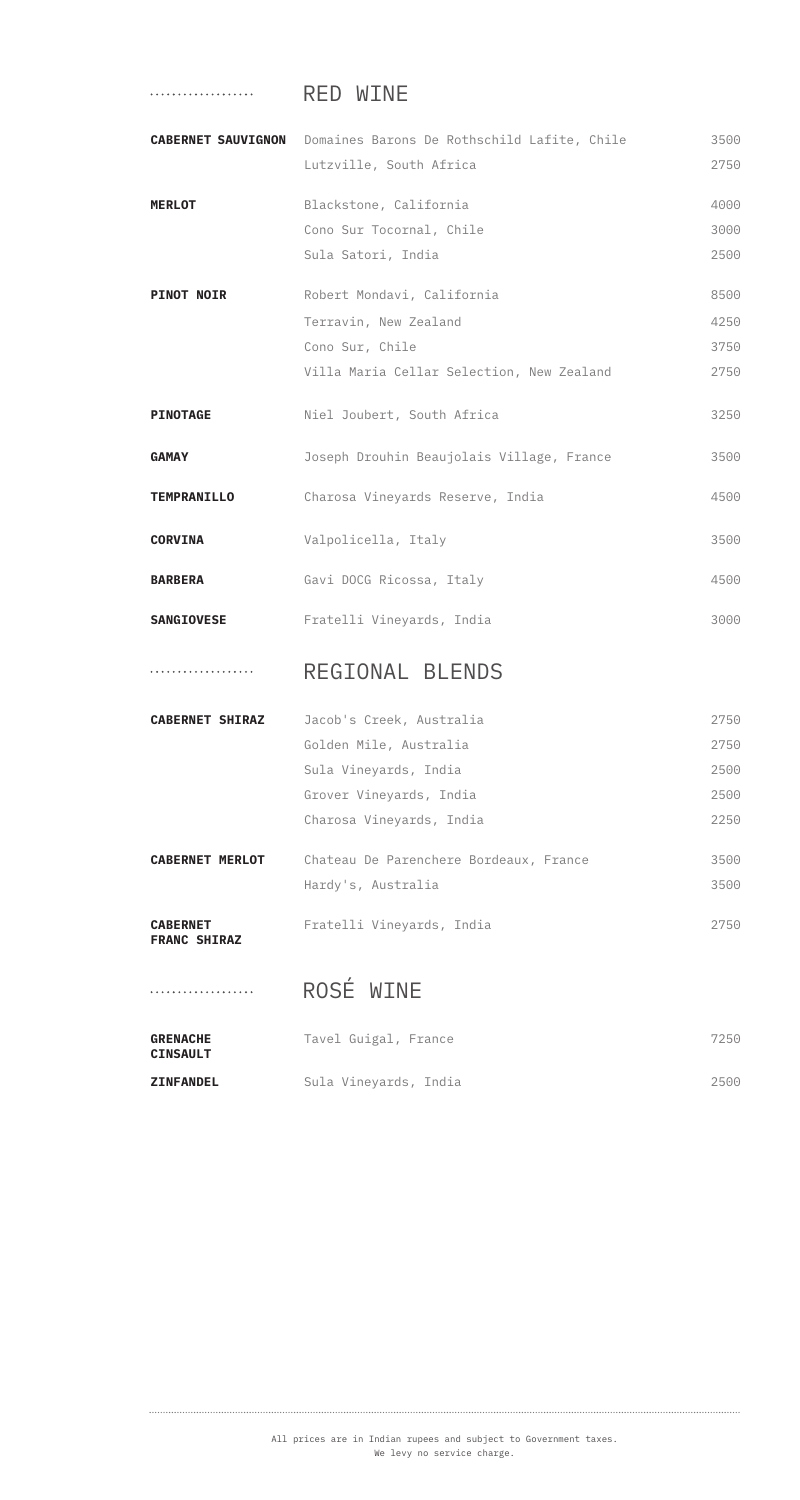## **SPIRITS**

| .                               | APERITIF             |     |
|---------------------------------|----------------------|-----|
| <b>BITTER</b>                   | Campari              | 345 |
| <b>VERMOUTH</b>                 | Martini Extra Dry    | 245 |
|                                 | Martini Rosso        | 245 |
|                                 | Martini Bianco       | 245 |
| .                               | <b>VODKA</b>         |     |
| <b>WHEAT</b>                    | Grey Goose           | 475 |
|                                 | Absolut              | 345 |
|                                 | Ketel One            | 325 |
| <b>RYE</b>                      | Belvedere            | 495 |
| <b>GRAPE</b>                    | Ciroc                | 425 |
| .                               | <b>RUM</b>           |     |
| WHITE RUM                       | Bacardi Carta Blanca | 325 |
| <b>GOLD RUM</b>                 | Captain Morgan       | 275 |
| <b>DARK RUM</b>                 | Old Monk             | 225 |
| .                               | GIN                  |     |
| <b>DISTILLED GIN</b> Hendrick's |                      | 525 |
| <b>LONDON DRY GIN</b>           | Monkey 47            | 495 |
|                                 | Bombay Sapphire      | 395 |
|                                 | Beefeater            | 345 |
|                                 | Gordon's             | 325 |
| .                               | <b>TEQUILA</b>       |     |
| <b>BLUE AGAVE</b>               |                      |     |
| <b>BLANCO</b>                   | El Charro Silver     | 325 |
|                                 | Camino Blanco        | 275 |
| <b>REPOSADO</b>                 | Camino Gold          | 350 |
|                                 | El Charro Gold       | 350 |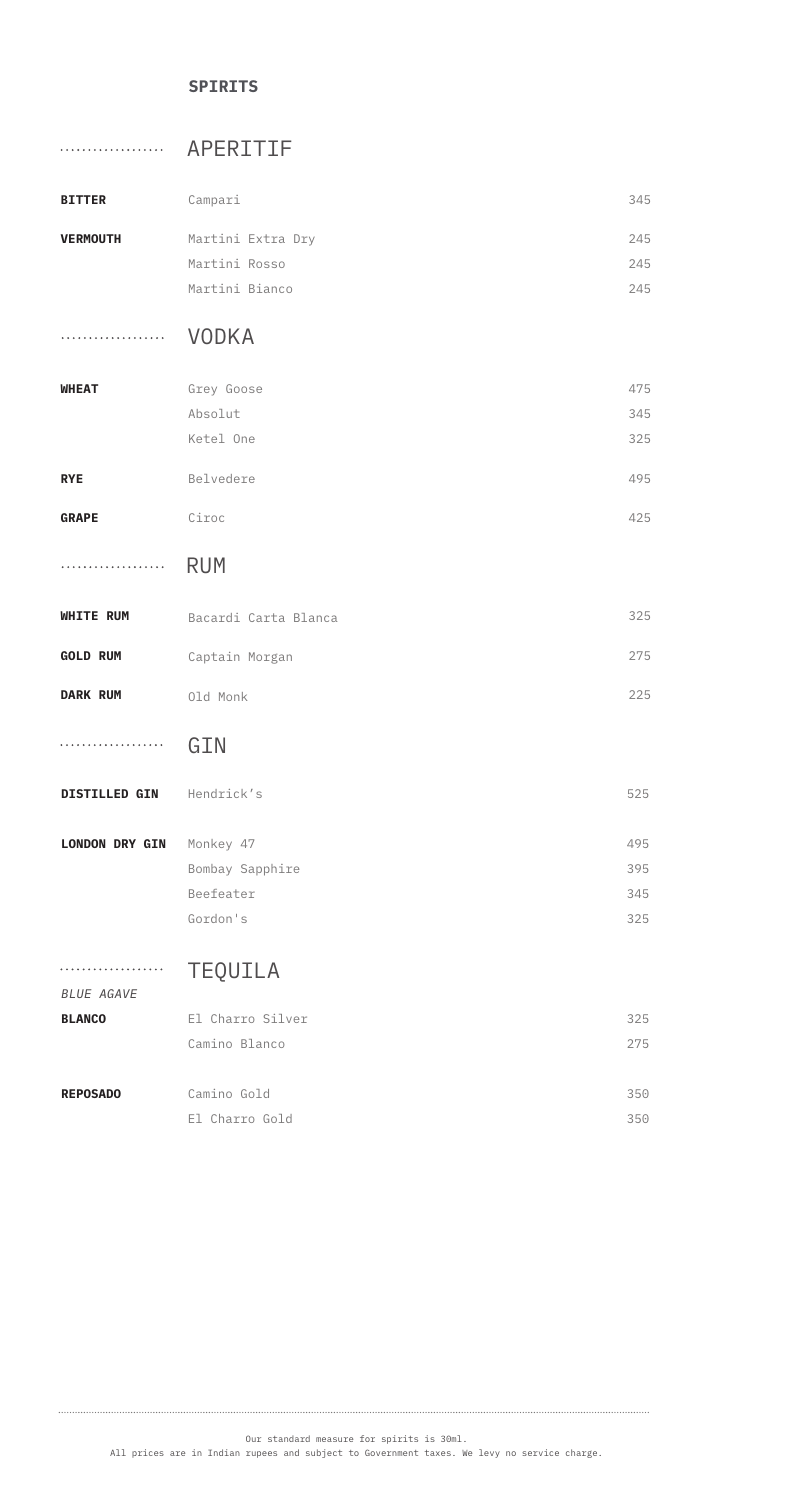| .                    | COGNAC                           |              |
|----------------------|----------------------------------|--------------|
| <b>VS</b>            | Hennessy                         | 425          |
| <b>VSOP</b>          | Rèmy Martin                      | 825          |
| X <sub>0</sub>       | Martell<br>Hennessy              | 1445<br>1250 |
| .                    | FENI                             |              |
| <b>CASHEW</b>        | Big Boss Cashew                  | 150          |
| <b>COCONUT</b>       | Big Boss Coconut                 | 150          |
| .                    | LIQUEUR                          |              |
| <b>CREAM</b>         | Baileys The Original Irish Cream | 395          |
| <b>COFFEE</b>        | Kahlua                           | 375          |
| <b>ORANGE</b>        | Cointreau                        | 395          |
| <b>HERB</b>          | Jägermeister                     | 345          |
| <b>COCONUT</b>       | Malibu                           | 345          |
|                      |                                  |              |
| SINGLE MALT WHISKY   |                                  |              |
| <b>HIGHLAND</b>      | Glenmorangie 12 Years Old        | 475          |
|                      | Glenmorangie The Original        | 450          |
| <b>SPEYSIDE</b>      | The Glenlivet 18 Years Old       | 725          |
|                      | The Glenlivet 15 Years Old       | 695          |
|                      | Glenfiddich 12 Years Old         | 625          |
|                      | The Glenlivet 12 Years Old       | 550          |
| <b>LOWLAND</b>       | Glenkinchie 12 Years Old         | 595          |
| <b>ISLAY</b>         | Caol Ila 12 Years Old            | 475          |
| <b>ISLE OF SKYE</b>  | Talisker 10 Years Old            | 625          |
| <b>INDIAN WHISKY</b> | Amrut Single Malt                | 450          |
|                      | Paul John Brillance              | 425          |
|                      | Paul John Single Malt Bold       | 425          |
|                      | Paul John Single Malt Edited     | 425          |

 $\begin{minipage}{0.9\linewidth} \begin{tabular}{l} \hline \textbf{0.01} \end{tabular} \end{minipage} \begin{tabular}{l} \hline \textbf{0.01} \end{tabular} \end{minipage} \begin{tabular}{l} \hline \textbf{0.01} \end{tabular} \end{minipage} \begin{tabular}{l} \hline \textbf{0.01} \end{tabular} \end{minipage} \begin{tabular}{l} \hline \textbf{0.01} \end{tabular} \end{minipage} \begin{tabular}{l} \hline \textbf{0.01} \end{tabular} \end{minipage} \begin{tabular}{l} \$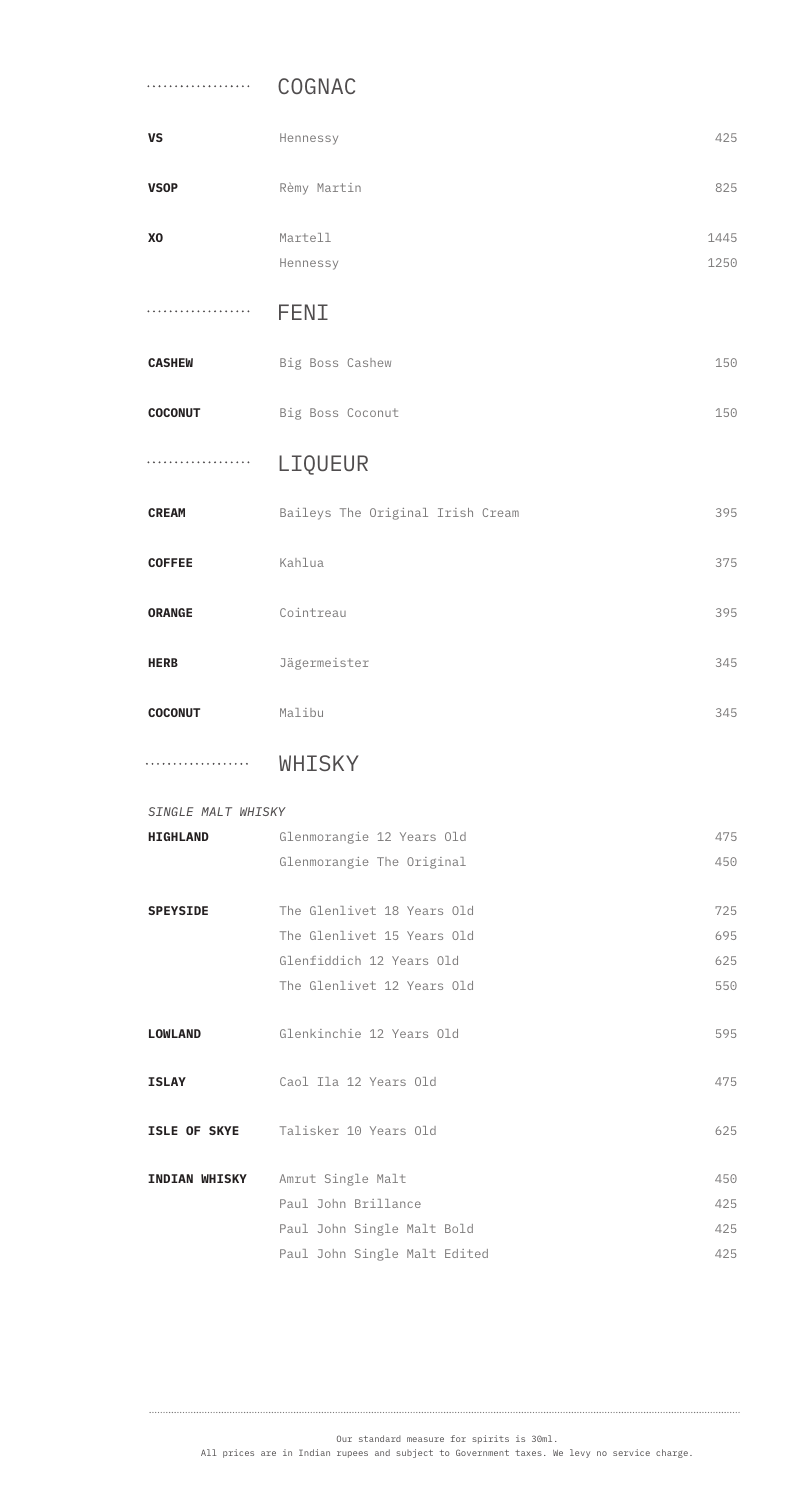| <b>BLENDED SCOTCH WHISKY</b> |                                   |      |
|------------------------------|-----------------------------------|------|
| <b>AGED 8 YEARS</b>          | Johnnie Walker Red Label          | 350  |
|                              | 100 Pipers                        | 325  |
|                              | Teacher's Highland Cream          | 295  |
|                              |                                   |      |
| <b>AGED 12 YEARS</b>         | Johnnie Walker Double Black Label | 545  |
|                              | Chivas Regal 12 Years Old         | 495  |
|                              | Johnnie Walker Black Label        | 425  |
|                              | Ballentine's 12 Years Old         | 345  |
|                              | J&B Rare                          | 325  |
| <b>AGED 15 YEARS</b>         | Chivas Regal 15 Years Old         | 545  |
|                              |                                   |      |
| <b>AGED 18 YEARS</b>         | Chivas Regal 18 Years Old         | 725  |
| <b>AGED 21 YEARS</b>         | Royal Salute 21 Years Old         | 1245 |
| <b>AGED 25 YEARS</b>         | Johnnie Walker Blue Label         | 1750 |
| OTHER WHISKEY                |                                   |      |
| <b>TENNESSEE</b>             | Jack Daniel's Old No. 7           | 425  |
| <b>IRISH</b>                 | Jameson                           | 425  |
| <b>BOURBON</b>               | Jim Beam                          | 400  |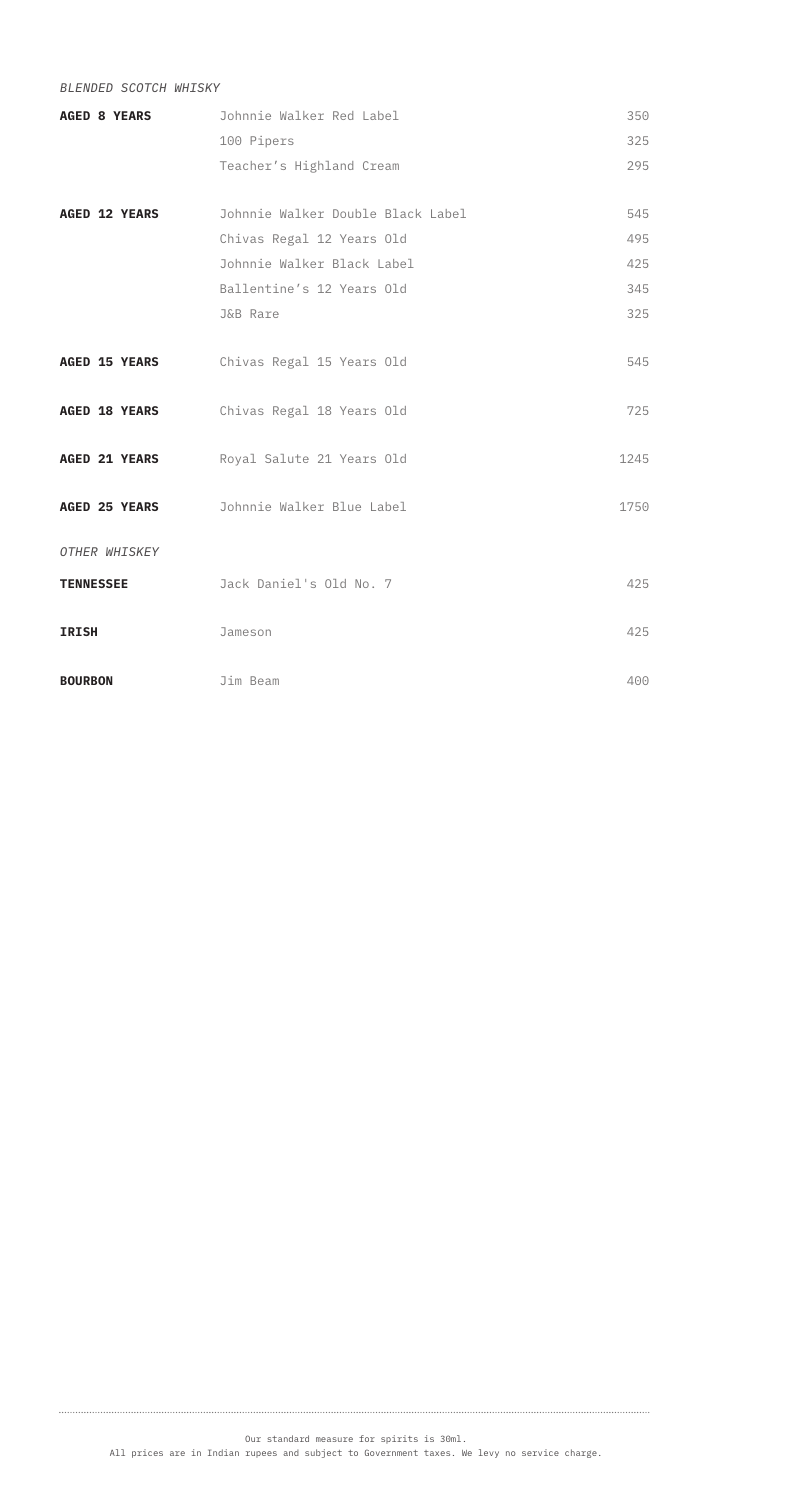| .<br>IMPORTED                   | <b>BEER</b>          |     |
|---------------------------------|----------------------|-----|
| <b>LAGER</b>                    | Corona Extra         | 495 |
|                                 | Asahi Super Dry      | 475 |
| <b>INDIAN WHEAT</b> Bira White  |                      | 350 |
|                                 | Bira Blond           | 325 |
| <b>LAGER</b>                    | Heineken             | 325 |
|                                 | Kingfisher Premium   | 250 |
| <b>PALE LAGER</b>               | Budweiser            | 350 |
|                                 | Kingfisher Ultra     | 275 |
| <b>PILSNER</b>                  | Carlsberg            | 275 |
| .                               | <b>COCKTAILS</b>     |     |
| <b>SCOTCH WHISKY</b> Rusty Nail |                      | 650 |
|                                 | Old Fashioned        | 650 |
|                                 | Whisky Sour          | 650 |
| <b>VODKA</b>                    | Screwdriver          | 650 |
|                                 | Caipiroska           | 650 |
| <b>SPARKLING WINE</b>           | Mimosa               | 650 |
|                                 | Bellini              | 650 |
| GIN                             | Negroni              | 650 |
|                                 | Gimlet               | 650 |
| <b>TEQUILA</b>                  | Classic Margarita    | 650 |
| <b>VODKA/GIN</b>                | Classic Martini      | 650 |
|                                 | Dirty Martini        | 650 |
| <b>RUM</b>                      | Daiquiri             | 650 |
|                                 | Long Island Iced Tea | 650 |
|                                 | Mojito               | 650 |
|                                 | Pina Colada          | 650 |